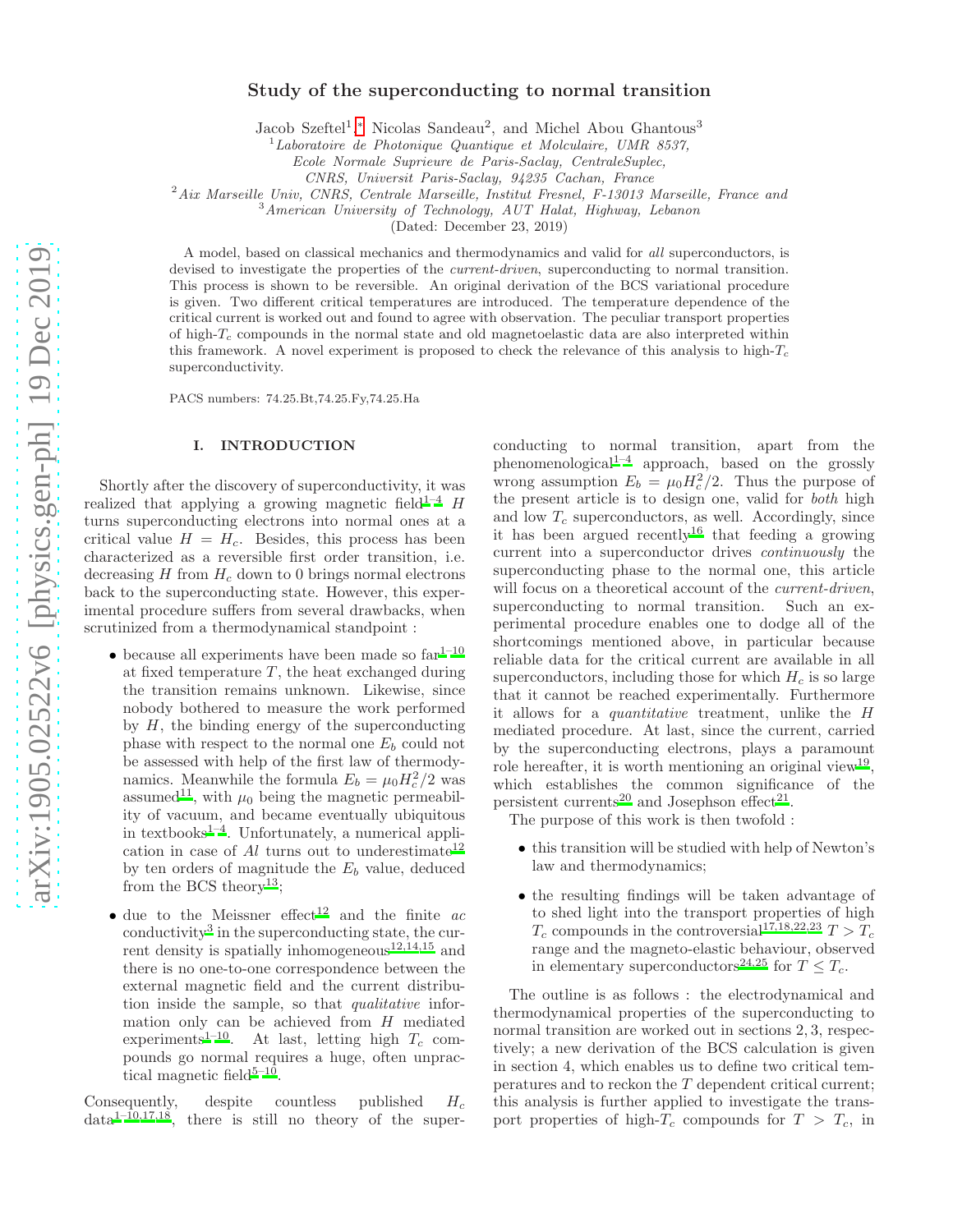

<span id="page-1-1"></span>FIG. 1. schematic plots of  $E_F(T < T_c, c_n)$  and  $\mu(c_s)$  as solid and dashed lines, respectively; the origin  $E_F = \mu = 0$  is set at the bottom of the conduction band; the tiny difference  $E_F(T, c_n) - \mu(c_0 - c_n)$  has been hugely magnified for the reader's convenience; the crossing point A between the solid and dashed lines represents the electron system in thermal equilibrium at  $T, T_*$ , according to Eq.[\(1\)](#page-1-0); the isothermal process, addressed in sections 2, 3 is pictured by the  $P_n, P_s$ pair, whereas the dotted line and the  $Q_n, Q_s$  pair illustrate the adiabatic process, discussed in section 5

section 5; magneto-elastic data $2^{4,25}$  $2^{4,25}$  $2^{4,25}$  are discussed in section 6; the results of this work are summarized in the conclusion.

# II. ELECTRODYNAMICAL DISCUSSION

As done previously  $12,14-16$  $12,14-16$  $12,14-16$ , our analysis will proceed within the two-fluid model. Accordingly, the conduction electrons make up a homogeneous mixture of normal and superconducting electrons, in concentration  $c_n, c_s$ , respectively. The normal electrons behave like a Fermi gas<sup>[26](#page-8-21)</sup>, characterised by T and the Fermi energy  $E_F$ . The Helmholz free energy of independent electrons per unit volume  $F_n$  and  $E_F$  are related<sup>[26](#page-8-21)[,27](#page-8-22)</sup> by  $E_F = \frac{\partial F_n}{\partial c_n}$ . By contrast, the superconducting electrons are organised as a many bound electron state<sup>[16](#page-8-13)</sup> of eigenenergy per unit volume  $\mathcal{E}_s(c_s)$ , such that its chemical potential reads  $\mu = \frac{\partial \mathcal{E}_s}{\partial c_s}$ . Gibbs and Duhem's law<sup>[27](#page-8-22)</sup> entails that the thermal equilibrium is characterised by

<span id="page-1-0"></span>
$$
E_F(T, c_n(T)) = \mu(c_s(T)) \quad , \tag{1}
$$

with  $c_0 = c_n(T) + c_s(T)$  and  $c_0$  being the concentration of conduction electrons.

Consider then a superconducting material of cylindrical shape, characterized by its symmetry axis z and radius  $r_0$  in a cylindrical frame with coordinates  $(r, \theta, z)$ and flown through, along the  $z$  direction, by a time dependent current  $I(t) = \pi r_0^2 j(t)$ , with  $j(t)$  being a uniform current density. The analysis of an isothermal, currentdriven, superconducting to normal transition, outlined

elsewhere<sup>[16](#page-8-13)</sup>, will be developed below with  $j(t) = \gamma t, \gamma >$ 0. Accordingly, the initial state of the whole electron system is defined as  $j(0) = 0, c_n = c_n(T), c_s = c_s(T)$  (see A in Fig[.1\)](#page-1-1). As  $j(t)$  increases at constant T, the electron system shifts away from the equilibrium position in A : the Fermi gas, represented by  $P_n$  in Fig[.1,](#page-1-1) moves, along the solid line, towards  $B$ , corresponding to the normal state  $c_n = c_0$ , while the superconducting electrons, represented by  $P_s$ , go, along the dashed line, towards the point characterized<sup>[16](#page-8-13)</sup> by  $\mu(c_s = 0) = \frac{\varepsilon_c}{2}$  ( $\varepsilon_c$  refers to the Cooper pair energy<sup>[28](#page-8-23)</sup>). As this process will be shown to be reversible, the pair  $P_n, P_s$ , will shift back along the solid and dashed lines and will eventually merge into A, if  $j$  is brought back down to 0. The rest of section 1 below deals with a detailed, quantitative account of the isothermal process, outlined above and illustrated in Fig[.1.](#page-1-1)

Due to  $\gamma = \frac{dj}{dt} \neq 0$ , Newton's law reads<sup>[12](#page-8-5)[,14](#page-8-8)[–16](#page-8-13)</sup> for the normal and superconducting current densities  $j_n(t)$ ,  $j_s(t) \approx j = j_n + j_s$ ; note that  $j_s$  is also referred<sup>[19](#page-8-14)</sup> to as a collective mode current)

<span id="page-1-2"></span>
$$
\tau_n \frac{dj_n}{dt} = \sigma_n E - j_n \quad , \quad \tau_s \frac{dj_s}{dt} = \sigma_s (E - E_{s \to n}) - j_s. \tag{2}
$$

E and  $\tau_n, \tau_s$  are, respectively, the applied electric field and the decay times of  $j_n, j_s$ , due to friction with the lattice, responsible for Ohm's law, whereas  $\sigma_n$  =  $\frac{c_ne^2\tau_n}{m}, \sigma_s = \frac{c_se^2\tau_s}{m}$  stand for the normal and supercon-ducting conductivities<sup>[14](#page-8-8)[,15](#page-8-9)</sup> ( $\tau_n \ll \tau_s \Rightarrow \sigma_n \ll \sigma_s$ ) and  $m, e$  refer to the effective<sup>[26](#page-8-21)</sup> mass and charge of an electron. Moreover  $\tau_s$  being finite has been demonstrated elsewhere<sup>[15](#page-8-9)</sup> and shown<sup>[16](#page-8-13)</sup> furthermore to be consistent with observation of persistent currents at  $E = 0$ . The effective field  $E_{s\to n}$  is defined with respect to  $f_{s\to n}$  =  $c_s e E_{s\rightarrow n}$ , the interelectron force, which turns superconducting electrons into normal ones. The resulting  $f_{s\to n}$ is mediated by the interelectron coupling, also responsible for the binding energy of the superconducting electrons, i.e.  $E_b > 0$ . Actually  $E_{s\to n}$  was neglected in previous<sup>[12](#page-8-5)[,14](#page-8-8)[–16](#page-8-13)</sup> works ( $\Rightarrow$  j<sub>s</sub>  $\approx$   $\sigma_s E$ ). But, as it will appear below that  $\left|\frac{E_{s\to n}}{E}\right| \ll 1$ , such an approximation was fully vindicated.

During the elementary time-duration  $\delta t$ , superconducting electrons in concentration  $\delta c_s$ , moving at the mass center velocity<sup>[12](#page-8-5)[,14](#page-8-8)[–16](#page-8-13)</sup>  $v_s \; (\Rightarrow v_s = \frac{j_s}{c_s \epsilon})$ , are driven normal at vanishing velocity by  $f_{s\to n}$ , which corresponds to a momentum variation per unit volume of  $\delta p =$  $-m\delta c_s v_s$ . Thence  $f_{s\to n}$  is inferred from Newton's law to read

<span id="page-1-3"></span>
$$
f_{s \to n} = \frac{\delta p}{\delta t} = -\frac{m\dot{c}_s}{c_s e} j_s \Rightarrow E_{s \to n} = -\frac{m\dot{c}_s}{(c_s e)^2} j_s \quad , \quad (3)
$$

with  $\dot{c}_s = \frac{dc_s}{dt}$ . Then combining Eqs.[\(2](#page-1-2)[,3\)](#page-1-3), while recalling that the inertial force  $\propto \frac{dj_s}{dt}$  is negligible<sup>[12](#page-8-5)[,14](#page-8-8)</sup>, yields

<span id="page-1-4"></span>
$$
E = \frac{j_n}{\sigma_n} = \frac{j_s}{\sigma_s} + E_{s \to n} \Rightarrow \frac{j_n}{\sigma_n} = \frac{j_s}{\sigma_s^*} = \frac{j}{\sigma_n + \sigma_s^*}
$$
  

$$
\sigma_s^* = \frac{\sigma_s}{1 - \tau_s \frac{\dot{c}_s}{c_s}}
$$
 (4)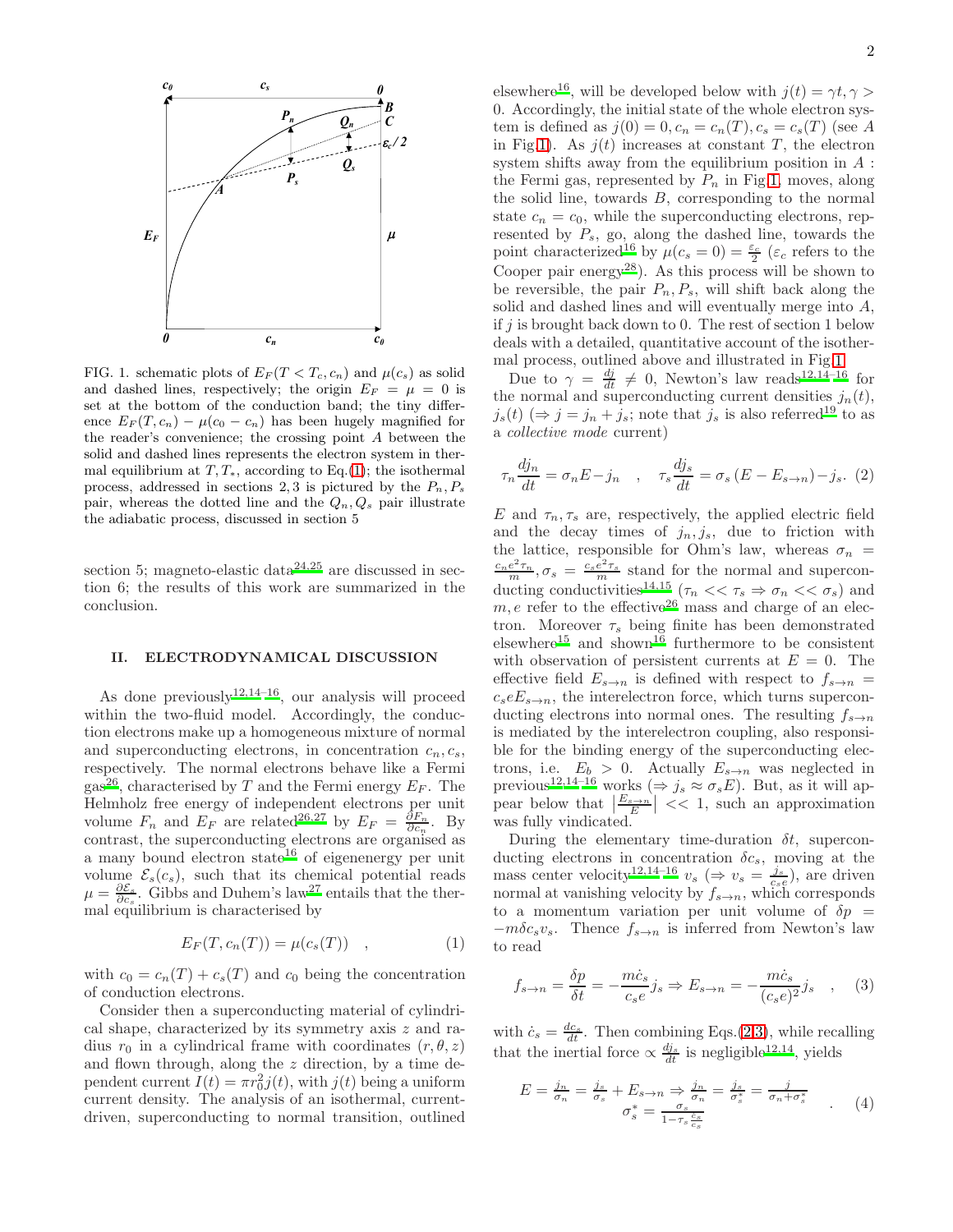Eq.[\(4\)](#page-1-4) conveys the same meaning as Ohm's law, written for  $j_n, j_s$  flowing parallel to each other, except for the effective conductivity  $\sigma_s^*$  showing up instead of  $\sigma_s$ .

The elementary work  $\delta W$ , needed for one superconducting electron, moving with velocity  $v_s$ , to go normal with vanishing velocity, is reckoned to be equal to  $\delta W = \frac{mv_s^2}{2} = \frac{m}{2} \left(\frac{j_s}{c_s e}\right)^2$ , thanks to the kinetic energy theorem. On the other hand, for an isothermal process,  $\delta W$ is also equal to the difference of free energy<sup>[27](#page-8-22)</sup> between the superconducting and normal states, which leads thence to the identity<sup>[27](#page-8-22)</sup>  $\delta W = \frac{\partial F_n}{\partial c_n} - \frac{\partial \mathcal{E}_s}{\partial c_s} = E_F(T, c_n) - \mu(c_s).$ Consequently,  $j_s$  reads finally

<span id="page-2-0"></span>
$$
j_s(c_s) = c_s e \sqrt{\frac{2}{m} \left( E_F(T, c_0 - c_s) - \mu(c_s) \right)} \quad . \tag{5}
$$

Note that, unlike the normal current  $j_n = \sigma_n E$ ,  $j_s$  is independent from the external field E and depends only on the *concentration* of bound electrons  $c_s$ .

Eq.[\(4\)](#page-1-4) can now be recast as an ordinary differential equation of first order for the unknown  $c_s(j)$ 

<span id="page-2-1"></span>
$$
\gamma \frac{d \log c_s}{d j} = \frac{\frac{c_s}{c_n \tau_n} \left(\frac{j}{j_s(c_s)} - 1\right) - \frac{1}{\tau_s}}{\frac{c_s}{c_n} \left(\frac{j}{j_s(c_s)} - 1\right) - 1}, \qquad (6)
$$

with  $c_n = c_0 - c_s$  and  $j_s$  given by Eq.[\(5\)](#page-2-0).

For j increasing from 0,  $c_s$  decreases from  $c_s(T)$ , while  $E_F - \mu$  increases from 0, proportionally to the length of the arrow linking  $P_n, P_s$  in Fig[.1.](#page-1-1) In addition, since  $j_s$ will eventually vanish for  $c_s \to 0$ , as inferred from Eq.[\(5\)](#page-2-0),  $j_s$  is bound to rise from  $j_s = 0$  at A up to a maximum  $j_s(c_m)$  at  $c_m(T) < c_s(T)$  defined by  $\frac{dj_s}{dc_s}(c_m) = 0$ . In order to solve Eq.[\(6\)](#page-2-1),  $E_F - \mu$  will be replaced by its Taylor's expansion at first order with respect to  $c_s - c_s(T)$ 

$$
\frac{e^2}{m}(E_F - \mu) = \beta (c_s(T) - c_s) \Rightarrow c_m = \frac{2}{3}c_s(T) , \quad (7)
$$

with  $\beta = \frac{e^2}{m}$  $\frac{e^2}{m} \left( \frac{\partial E_F}{\partial c_n} (c_n(T)) + \frac{\partial \mu}{\partial c_s} (c_s(T)) \right)$ . Thus Eq.[\(6\)](#page-2-1) has been integrated with  $c_0 = 10^{28}/m^3, c_s(T) =$  $1c_0, \tau_s = 10^{-9} s, \tau_n = 10^{-4} \tau_s, \beta = 10^{-65} A^2 \times m^5$  and initial condition  $c_s(j = 0) = c_s(T)$ . The resulting data  $c_s(j), \sigma_e(j)$  ( $\sigma_e = \sigma_n + \sigma_s^*$  refers to the effective conductivity) have been plotted in Figs[.2](#page-2-2)[,3,](#page-3-0) corresponding to  $j \leq j_m$  or  $j > j_m$ , respectively, with  $j_m$  defined by  $j_m = j_s(c_m)$ .

For  $j \leq j_m$ , there is  $\tau_s$  $\left| \frac{\dot{c}_s}{c_s} \right|$  << 1, so that Eq.[\(4\)](#page-1-4) yields  $\sigma_s^* \approx \sigma_s$  and Eq.[\(6\)](#page-2-1) reduces to

<span id="page-2-3"></span>
$$
\frac{j_s(c_s)}{j} = 1 + \frac{\sigma_n}{\sigma_s} = 1 + \frac{\tau_n}{\tau_s} \left(\frac{c_0}{c_s} - 1\right) \quad . \tag{8}
$$

Likewise, Eq.[\(8\)](#page-2-3) implies  $j_s \approx \sigma_s E \Rightarrow \left| \frac{E_{s \to n}}{E} \right| \ll 1$ , which confirms the validity of a previous assumption. As  $\gamma$  does not show up in Eq.[\(8\)](#page-2-3), there is a one-to-one correspondence between  $j$  and  $c_s$ , as seen in Fig[.2.](#page-2-2) Moreover,



<span id="page-2-2"></span>FIG. 2. plots of  $c_s(j)$ ,  $\sigma_e(j)$  for  $j \leq j_m$ , as a solid line; the results have been found to be independent from  $\gamma$  in accordance with  $Eq.(8)$  $Eq.(8)$ 

 $\tau_n \ll \tau_s$  entails that  $j_s \approx j$ , so that the  $c_s(j), \sigma_e(j)$ plots cannot be distinguished from each other. Note that  $\frac{dc_s}{dj}(j=0) = 0$ , while  $\left. \frac{dc_s}{dj} \right|$  becomes very large for  $j \rightarrow j_m$ .

However, when j keeps growing beyond  $j_m$ ,  $j_s \approx j$  is no longer valid because of  $j_s \leq j_m < j$ . Consequently, as seen in Fig[.3](#page-3-0) ,  $c_s(j)$ , obtained by integrating Eq.[\(6\)](#page-2-1) for  $j > j_m$ , falls steeply from  $c_s(j_m) = c_m$  down to 0, and  $\sigma_e$  sinks by the ratio  $\frac{c_s(T)\tau_s}{c_0\tau_n} = 10^3$  from  $\sigma_e(T) \approx \sigma_s(T)$ down to  $\sigma_e(T_c) = \frac{c_0 e^2 \tau_n}{m}$ , typical of the normal metal. Meanwhile  $j$  undergoes a tiny increase from  $j_m$  up to  $j_M$ , with  $j_M$  being weakly  $\gamma$  dependent, i.e.  $j_M / j_m - 1 \approx$  $10^{-7}$ ,  $10^{-8}$  for  $\gamma = 2 \times 10^{9}$ ,  $2 \times 10^{7} A/(m^{2} \times s)$ , respectively (see Fig[.3\)](#page-3-0). Finally, due to  $j_M \approx j_m = j_s(c_m)$ ,  $j_M(T \leq$  $T_c$ ) reads

$$
j_M = ec_m(T)\sqrt{\frac{2}{m} (E_F(T, c_0 - c_m(T)) - \mu(c_m(T)))} .
$$

Integrating Eq.[\(6\)](#page-2-1) from  $j = j_M$  down to  $j = 0$  with the initial condition  $c_s = c_s(j_M) \approx 0$ , while keeping  $\gamma$  unaltered, will produce the same solution  $c_s(i)$ , as displayed in Figs[.2,](#page-2-2)[3.](#page-3-0) This shows that the superconducting-normal transition is reversible and there is a one-to-one correspondence between j and  $c_s$ , provided that  $\gamma$  keeps the same value for j increasing from 0 up to  $j<sub>M</sub>$  or decreasing from  $j_M$  down to 0, as well. This property holds actually for any  $j(t)$ , such that  $j(t) = j(t_p - t)$ ,  $\forall t \in [0, t_p/2]$ , with  $t_p$  taken such that  $j(t_p/2) = j_M$ .

Due to  $j_s \approx j$  for  $j < j_m$ , measuring  $\sigma_e(j)$  and the j dependent London length, which gives  $\arccos^{14,15}$  $\arccos^{14,15}$  $\arccos^{14,15}$  $\arccos^{14,15}$  to  $c_s$ , would enable one to chart  $E_F(T, c_n) - \mu(c_s)$  with help of Eq.[\(5\)](#page-2-0). Given the highest observed  $j<sub>M</sub>$  values, Eq.(5) provides the estimate  $E_F(T, c_n) - \mu(c_s) < 10^{-5} eV$ . It is noticeable that the conductivity, decreasing by several orders of magnitude for  $j \rightarrow j_M$ , as seen above, and for  $T \rightarrow T_c^-$ , as discussed elsewhere<sup>[15](#page-8-9)</sup>, is to be ascribed, in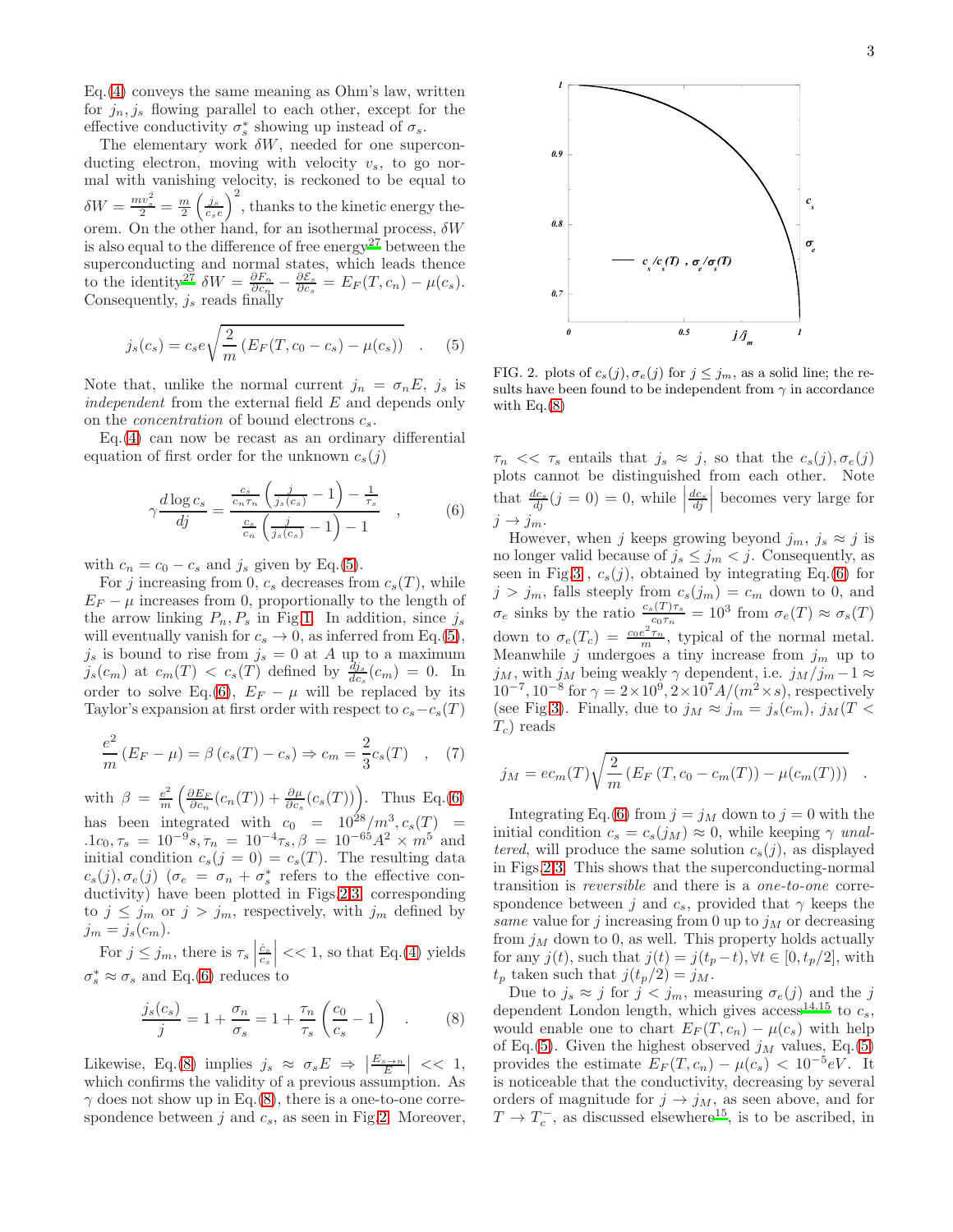

<span id="page-3-0"></span>FIG. 3. plots of  $c_s(j)$ ,  $\sigma_e(j)$  for  $j > j_m$ , as a solid and dashed line, respectively; the calculation has been done for two values  $\gamma = 2 \times 10^7, 2 \times 10^9 A/(m^2 \times s)$ 

both cases, to  $c_s$  decreasing very steeply down to 0.

### III. THERMODYNAMICAL DISCUSSION

As recalled above, the work  $W_{s\to n}$ , performed by  $f_{s\to n}$ , whereby all of superconducting electrons are turned into normal ones via an isothermal process<sup>[27](#page-8-22)</sup>, is equal to the difference of free energy per unit volume  $\Delta F$ , between the normal and superconducting states. Due to the very definitions of  $E_F, \mu$ , the work  $W_{s\to n}$  is thence deduced to read

<span id="page-3-1"></span>
$$
W_{s \to n} = \int_0^{c_s(T)} \left( E_F(T, c_0 - u) - \mu(u) \right) du \quad . \tag{9}
$$

In addition, Eq.[\(9\)](#page-3-1) implies that  $W_{s\to n} = -W_{n\to s}$ , consistently with the reversible nature of the transition.

 $W_{s\rightarrow n}$  can be also achieved alternatively by using the definition of  $\Delta F = \Delta \mathcal{E} + T \Delta S$ , with  $\mathcal{E}, S$  being, respectively, the total energy and entropy of the sample, i.e.

including all of the lattice and electron degrees of freedom.  $\Delta \mathcal{E}, \Delta S$  will be calculated by working out the detailed thermal balance over the following trajectory : the sample is first taken at  $T < T_c$  and heated up to  $T_c$  with  $j = 0$ . Hence, the associated  $\Delta \mathcal{E}_1, \Delta S_1$  read

$$
\Delta \mathcal{E}_1 = \int_{T}^{T_c} \left( C_{\phi}(u) + C_s(u) \right) du
$$
  
\n
$$
\Delta S_1 = \int_{T}^{T_c} \left( C_{\phi}(u) + C_s(u) \right) \frac{du}{u}
$$
\n(10)

with  $C_{\phi}(T), C_s(T)$  standing for the respective  $\text{contributions}^{26}$  $\text{contributions}^{26}$  $\text{contributions}^{26}$  to the specific heat of the phonons (Debye) and of the conduction electrons in the superconducting state; then let the sample be cooled down back to  $T$ , while being flown through by a current density  $j \geq j_M(T)$ , so that the sample remains normal down to T. The associated  $\Delta \mathcal{E}_2$ ,  $\Delta S_2$  read then

$$
\Delta \mathcal{E}_2 = \int_{T_c}^{T} (C_{\phi}(u) + C_n(u)) du
$$
  
\n
$$
\Delta S_2 = \int_{T_c}^{T} (C_{\phi}(u) + C_n(u)) \frac{du}{u}
$$
\n(11)

with  $C_n(T)$  standing for the T linear, specific heat of a Fermi gas<sup>[26](#page-8-21)</sup>, which is known to be independent from  $j$ , like  $C_{\phi}(T)$ . At last, the searched expressions read<sup>[11](#page-8-4)</sup>

<span id="page-3-2"></span>
$$
E_b(T) = \Delta \mathcal{E}_1 + \Delta \mathcal{E}_2 = \int_T^{T_c} (C_s(u) - C_n(u)) du
$$
  
\n
$$
W_{s \to n}(T) = \Delta \mathcal{E}_1 + T \Delta \mathcal{S}_1 + \Delta \mathcal{E}_2 + T \Delta \mathcal{S}_2,
$$
  
\n
$$
= \int_T^{T_c} (C_s(u) - C_n(u)) (1 - \frac{T}{u}) du
$$
\n(12)

with  $E<sub>b</sub>(T)$  being the binding energy of the superconducting phase with respect to the normal one at  $T$ . Noteworthy is that the superconducting phase being stable  $(\Leftrightarrow$  $E_b(T) > 0$ ) requires  $C_s(T) > C_n(T)$  in Eq.[\(12\)](#page-3-2), which is confirmed experimentally<sup>[1](#page-8-1)[,26](#page-8-21)</sup>, i.e.  $C_s(T_c) \approx 3C_n(T_c)$ .

 $W_{s\rightarrow n}$  can actually be measured directly by feeding a growing current  $I(t) = \pi r_0^2 \gamma t$  into the superconducting sample, from  $t = 0$  until  $t = \frac{t_p}{2}$  with  $I(\frac{t_p}{2})$  $(\frac{L_p}{2}) = \pi r_0^2 j_M(T),$ so that the sample goes normal at  $\frac{t_p}{2}$  (this is referred to as the Silsbee effect<sup>[1](#page-8-1)</sup>). Then  $I(t)$  is reduced, like  $I(t)$  =  $\pi r_0^2 \gamma (t_p - t)$ , from  $I\left(\frac{t_p}{2}\right)$  $\left(\frac{t_p}{2}\right)$  down to  $I(t_p) = 0$ . The work  $W(t_p)$ , performed by the electric field E from  $t = 0$  until  $t = t_p$ , reads then

$$
W(t_p) = W_1 + W_2
$$
  
\n
$$
W_1 = \int_0^{\frac{t_p}{2}} U(t)I(t)dt \quad , \quad W_2 = \int_{\frac{t_p}{2}}^{t_p} U(t)I(t)dt \quad , \tag{13}
$$

with  $U = El$  and l being the measured voltage drop across the sample and its length, respectively. Moreover, owing to Eq.[\(4\)](#page-1-4),  $W_1, W_2$  can be recast as

$$
\frac{W_1}{\pi r_0^2 l} = \int_0^{\frac{t_p}{2}} \left( \frac{j_n^2}{\sigma_n} + \frac{j_s^2}{\sigma_s} + j_s E_{s \to n} \right) dt
$$
\n
$$
\frac{W_2}{\pi r_0^2 l} = \int_{\frac{t_p}{2}}^{t_p} \left( \frac{j_n^2}{\sigma_n} + \frac{j_s^2}{\sigma_s} + j_s E_{n \to s} \right) dt
$$
\n(14)

Likewise, recalling that  $j_n, \sigma_n, j_s, \sigma_s$  have been shown above to depend on j only, if  $\gamma$  is kept fixed, and furthermore

$$
W_{s \to n} = \int_0^{\frac{t_p}{2}} j_s E_{s \to n} dt \quad , \quad W_{n \to s} = \int_{\frac{t_p}{2}}^{t_p} j_s E_{n \to s} dt \quad ,
$$
  

$$
W_{s \to n} = -W_{n \to s}
$$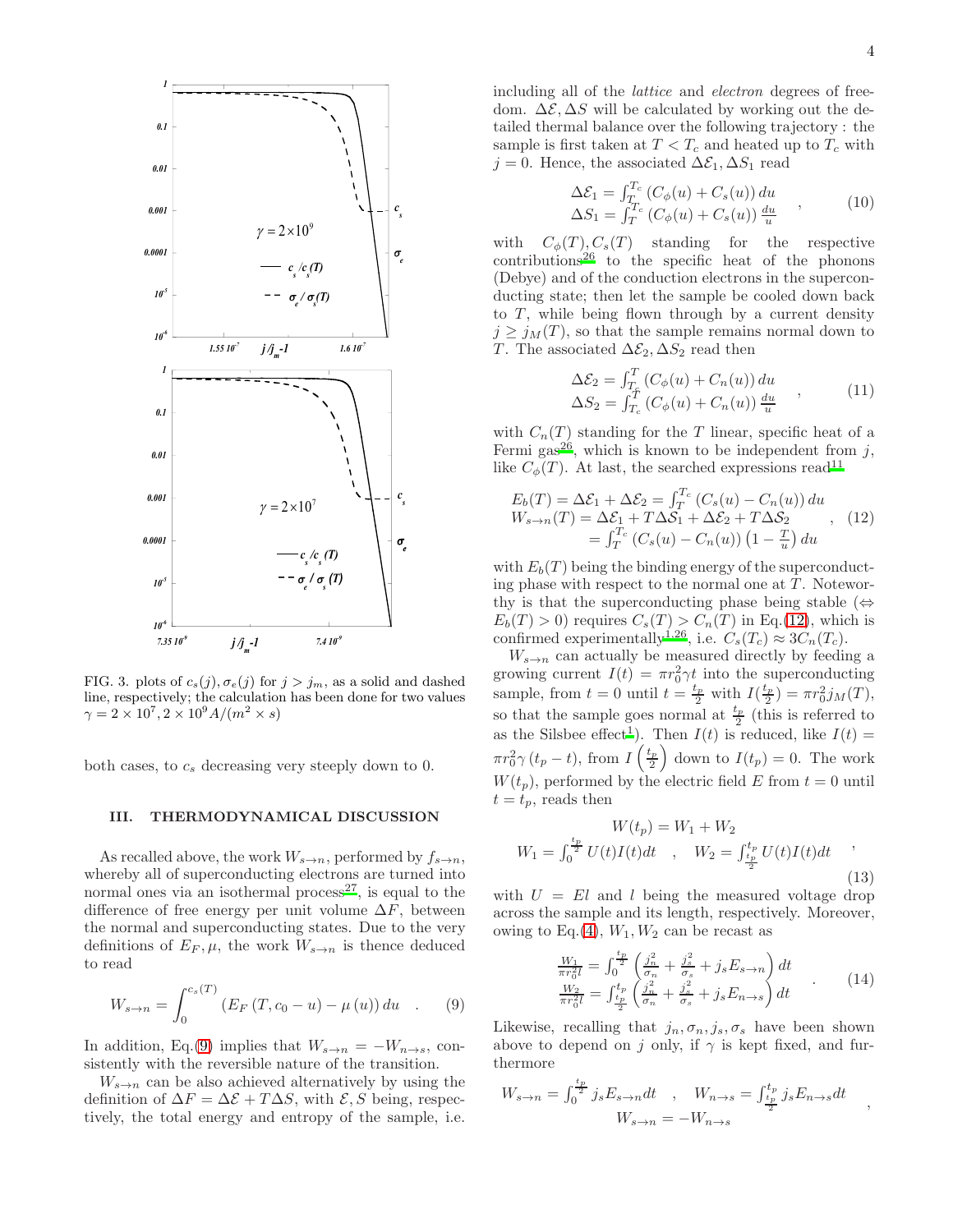enables us to recast  $W_1, W_2$  as

<span id="page-4-0"></span>
$$
\frac{W_1}{\pi r_0^2 l} = Q_1 + W_{s \to n} , \quad \frac{W_2}{\pi r_0^2 l} = Q_1 - W_{s \to n}
$$
  

$$
Q_1 = \int_0^{j_M(T)} \left( \frac{j_n^2}{\sigma_n} + \frac{j_s^2}{\sigma_s} \right) \frac{dj}{\gamma} , \quad (15)
$$

with  $Q_1$  expressing the Joule heat, released<sup>[16](#page-8-13)</sup> through process I per unit volume for  $t \in [0, t_p/2]$ . Finally it ensues from Eq.[\(15\)](#page-4-0)

<span id="page-4-1"></span>
$$
\frac{W_1 - W_2}{2\pi r_0^2 l} = \int_T^{T_c} (C_s(u) - C_n(u)) \left(1 - \frac{T}{u}\right) du \quad . \quad (16)
$$

The validity of Eq.[\(16\)](#page-4-1) should be checked experimentally first in a superconducting material, for which accurate data are available for  $C_s$ ,  $C_n$  and thence  $T_c$  is low<sup>[26](#page-8-21)</sup> enough for  $C_s > C_\phi, C_n > C_\phi$ . Accordingly, Al  $(T_c = 1.19K)$  might be a good candidate. In case of a successful test, Eq.[\(16\)](#page-4-1) might then provide with a rather unique access to  $C_s$  in high  $T_c$  materials, for which the direct measurement of  $C_s$  proves unreliable<sup>[29](#page-8-24)</sup>, due to  $C_s \ll C_\phi$ . Note that  $C_n$  can always be measured at low T by feeding into the sample a current density  $j > j<sub>M</sub>(T)$ , whereby the sample goes normal even at  $T < T_c$ , because  $C_n$  is j independent, unlike  $C_s$ , and extrapolated further to higher  $T$ , by taking advantage of its  $T$  linear behaviour<sup>[26](#page-8-21)</sup>.

Although the superconducting to normal transition and ice melting into water are both first order processes, they differ in two respects :

- the role of the latent *heat*, typical of all usual first order transitions (melting or vaporisation), is played here by the latent *work*  $W_{s\rightarrow n}$ , because the superconducting-normal transition is controlled by current rather than by temperature;
- ice and water are separated by a clear-cut interface, whereas the mixture of superconducting and normal electrons is homogeneous. Consequently, the chemical potentials of ice and water remain uniquely defined all over the melting process, while  $E_F$ ,  $\mu$  vary continuously with  $c_s \in [0, c_s(T < T_c)].$

### IV. CRITICAL CURRENT

As shown elsewhere<sup>[16](#page-8-13)</sup>, the *bound electron* current  $j_s$ will turn out to be *persistent*, only if the necessary condition  $\sigma_s + \sigma_J > 0$ , with  $\sigma_J < 0$  being the conductivity characterising process II of the Joule effect, is fulfilled. It conveys the physical meaning that the negative Joule heat, released via the anomalous process II, typical of superconductors, should prevail over the positive one, stemming from the regular process I. Since  $\sigma_J$ reads<sup>[16](#page-8-13)</sup> as  $\sigma_J = -\frac{(ev)^2 \tau_s}{\left|\frac{\partial \mu}{\partial r}\right|}$  $\frac{(ev)^2 \tau_s}{\frac{\partial \mu}{\partial c_s}}$  with  $mv^2 \approx 1eV$ , the inequality  $\sigma_s + \sigma_J > 0$  can be recast as

<span id="page-4-2"></span>
$$
r(c_s) = \frac{c_s}{mv^2} \left| \frac{\partial \mu}{\partial c_s} \right| > 1 \quad . \tag{17}
$$

As it will appear below that  $\frac{\partial \mu}{\partial c_s}$  remains finite for  $c_s \to 0$ , the inequality [\(17\)](#page-4-2) is bound not to hold any more for  $c_s$  <  $c_c$  with the critical concentration  $c_c$  defined by  $r(c_c) = 1$ . To proceed further,  $c_c$  must be assessed, which requires to reckon  $\frac{\partial \mu}{\partial c_s}$ . The only practical tool for this purpose is the BCS scheme<sup>[13](#page-8-6)</sup>, but for some reason to become clear below, we shall refrain from using it, and rather develope our own procedure.

Thus let us consider a three-dimensional crystal containing N sites and  $2n$  itinerant electrons with  $N \gg$  $1, n \gg 1 \ (\Rightarrow c_s = 2n/N)$ . These electrons of spin  $\sigma = \pm 1/2$  populate a single band, accomodating at most two electrons per site ( $\Rightarrow n \leq N$ ). The independent electron motion is described, in reciprocal space, by the Hamiltonian  $H_d$ 

$$
H_d = \sum_{k,\sigma} \varepsilon(k) c_{k,\sigma}^+ c_{k,\sigma} \quad , \tag{18}
$$

for which  $\varepsilon(k)$ , k are the one-electron, spin-independent energy  $(\Rightarrow \varepsilon(k) = \varepsilon(-k))$  and a vector of the Brillouin zone, respectively, and the sum over  $k$  is to be carried out over the whole Brillouin zone. Then  $c^+_{k,\sigma}, c_{k,\sigma}$  are one-electron creation and annihilation operators on the Bloch state  $|k, \sigma\rangle$ 

$$
|k,\sigma\rangle=c_{k,\sigma}^+|0\rangle \quad , \quad |0\rangle=c_{k,\sigma}\,|k,\sigma\rangle \quad ,
$$

with  $|0\rangle$  being the no electron state. They enable us to introduce the two-electron creation and annihilation operators<sup>[13](#page-8-6)[,28](#page-8-23)[,30](#page-8-25)</sup>  $b_{K,k}^+ = c_{K,+}^+ c_{K-k,-}^+$ ,  $b_{K,k} = c_{K-k,-} c_{k,+}$ , which operate on hard-core bosons and thence do not fulfill the boson commutation rules. The interacting electron motion is governed by a truncated Hubbard Hamiltonian  $H_K$ , used previously<sup>[13](#page-8-6)[,30](#page-8-25)</sup>

$$
H_K = \sum_{k} \varepsilon(K, k) b_{K, k}^+ b_{K, k} + \frac{U}{N} \sum_{k, k'} b_{K, k}^+ b_{K, k'} \quad , \quad (19)
$$

with  $\varepsilon(K, k) = \varepsilon(k) + \varepsilon(K - k)$  and U being the Hubbard coupling constant. Unlike previous authors<sup>[2](#page-8-26)[,3](#page-8-7)[,13](#page-8-6)[,28](#page-8-23)</sup>, we shall consider *both* cases  $U > 0, U < 0$ .

The eigenstate of the Schrödinger equation, pertaining to a single bound pair,  $(H_K - \varepsilon_c(K)) \varphi_c = 0$ , is known as the Cooper pair<sup>[28](#page-8-23)</sup> state  $\varphi_c = \sum_k$  $\frac{b_{K,k}^+}{\varepsilon_c(K)-\varepsilon(K,k)}$  |0\, with the eigenenergy  $\varepsilon_c(K)$  being the solution of

<span id="page-4-3"></span>
$$
\frac{1}{U} = \frac{1}{N} \sum_{k} \frac{1}{\varepsilon_c(K) - \varepsilon(K, k)} = \int_{-t_K}^{t_K} \frac{\rho_K(\varepsilon)}{\varepsilon_c(K) - \varepsilon} d\varepsilon.
$$
\n(20)

 $\pm t_K$  are the upper and lower bounds of the two-electron band, i.e. the maximum and minimum of  $\varepsilon(K, k)$  over k, whereas  $\rho_K(\varepsilon)$  is the corresponding two-electron density of states. For the sake of illustration, we shall solve Eq.[\(20\)](#page-4-3) for  $\rho_K(\varepsilon) = \frac{2}{\pi t_K}$ <sup>1</sup>  $1 - \left(\frac{\varepsilon}{t_K}\right)^2, t_K = t \cos(Ka/2),$ where  $t, a$  are the one-electron bandwidth and the lattice parameter, respectively. The dispersion curves  $\varepsilon_c(K)$  are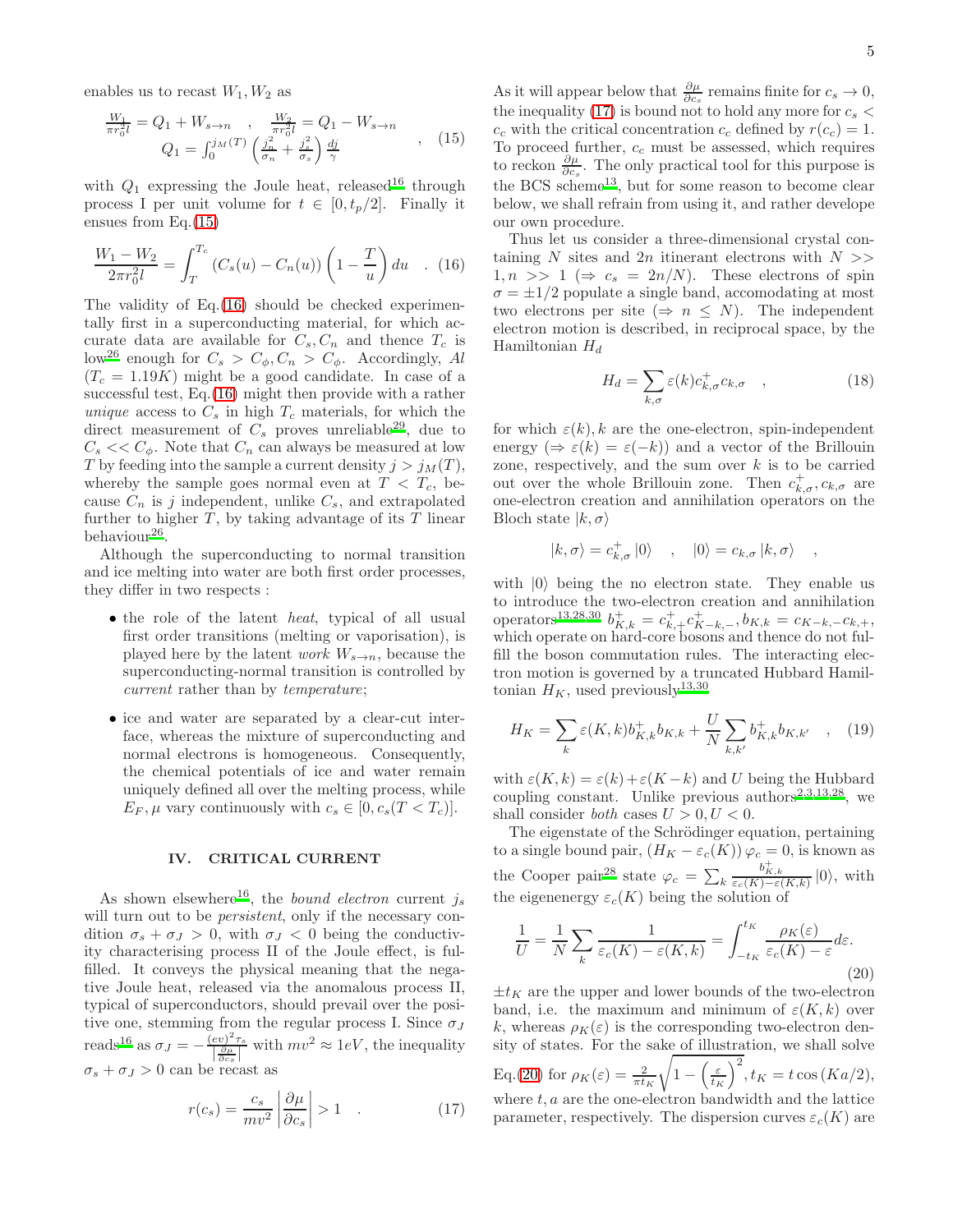

FIG. 4. dispersion curves of  $t_K$  as a dashed-dotted line and of  $\varepsilon_c(K)$  as solid, dashed and dotted lines, associated with various  $U$  values, respectively

given in Fig.4 for  $U > 0$  only, because it can be deduced from Eq.[\(20\)](#page-4-3) and  $\rho_K(\varepsilon) = \rho_K(-\varepsilon)$  that  $\varepsilon_c(K, U) =$  $-\varepsilon_c(K, -U)$ . A remarkable feature is that  $\varepsilon_c(K) \to t_K$ , i.e. the upper bound of the two-electron band, for  $U$  decreasing toward  $t_K/2$ , so that there is no Cooper pair solution for  $U < t_K/2$  (accordingly, the dashed curve is no longer defined in Fig.4 for  $\frac{Ka}{\pi} < .13$ , in marked con-trast with the opposite conclusion reached elsewhere<sup>[28](#page-8-23)</sup>, that there is a Cooper pair, even for  $U \rightarrow 0$ . This discrepancy results from the three-dimensional Van Hove singularities, showing up at both two-electron band edges  $\rho_K(\varepsilon \to \pm t_K) \propto \sqrt{t_K - |\varepsilon|}$ , unlike the two-electron density of states, used previously  $2^8$ , which displayed no such singularity.

 $H_K$  operates within the Hilbert space  $S_K$ . A typical vector of its basis reads  $\varphi = \prod_{i=1,\dots m} b_{K,k_i}^+ |0\rangle$  with m being any integer. We shall look for a variational approximation  $\varphi_v$  of the single<sup>[31](#page-8-27)[,32](#page-8-28)</sup> bound eigenstate of  $H_K$ inside the subset  $\{\varphi_v\} \subset S_K$ , characterized by

$$
\langle \varphi_v | b_{K,k}^{(+)} | \varphi_v \rangle = (n_k (1 - n_k))^{\alpha}, \quad \forall \varphi_v \in \{ \varphi_v \} \quad .
$$

The real parameter  $\alpha$  will be assigned shortly and  $n_k =$  $\langle \varphi_v | b_{K,k}^{\dagger} b_{K,k} | \varphi_v \rangle$ . The pair number operator  $b_{K,k}^{\dagger} b_{K,k}$ has two eigenvalues 0, 1, associated with  $|0\rangle$  and  $b_{K,k}^{+}|0\rangle$ , respectively, so that  $0 \leq n_k \leq 1$  and  $\sum_k n_k = n$ . The energy of  $\varphi_v$  per site reads

$$
\mathcal{E} = \frac{\langle \varphi_v | H_K | \varphi_v \rangle}{N} = \sum_k \varepsilon(K, k) \frac{n_k}{N} + U \Delta^2
$$

$$
\Delta = \sum_k \frac{(n_k (1 - n_k))^{\alpha}}{N}
$$

.

Hence minimising  $\mathcal{E} (\Rightarrow d\mathcal{E} = 0)$ , under the constraint of n kept constant ( $\Rightarrow dn = 0$ ), yields

$$
\varepsilon(K,k) + 2\alpha U \Delta \frac{1 - 2n_k}{\left(n_k\left(1 - n_k\right)\right)^{1 - \alpha}} = \lambda \quad ,
$$

with  $\lambda = \frac{\partial \mathcal{E}}{\partial n_k}$ ,  $\forall k$  being a Lagrange multiplier, which implies that  $\lambda = \frac{\partial \mathcal{E}}{\partial n} = 2\mu(c_s = \frac{2n}{N})$ . The  $\alpha$  value

will be assigned now by checking consistency with the Cooper pair properties in the limit  $n \to 0 \Rightarrow n_k \to$  $0 \Rightarrow n_k \propto (2\mu - \varepsilon(K,k))^{\frac{1}{\alpha-1}}$ . Comparing with  $n_k =$  $\langle \varphi_c | b_{K,k}^{\dagger} b_{K,k} | \varphi_c \rangle \propto (\varepsilon_c(K) - \varepsilon(K,k))^{-2}$ , inferred from Eq.[\(20\)](#page-4-3), yields finally  $\alpha = 1/2$  and  $\varepsilon_c(K) = 2\mu(c_s = 0)$ , a conclusion which had already been reached by an in-dependent rationale<sup>[16](#page-8-13)</sup>. Hence, our variational procedure can be summarised, with help of notations introduced elsewhere[2](#page-8-26) , as follows

<span id="page-5-0"></span>
$$
\tan 2\theta_k = \frac{2U\Delta}{2\mu - \varepsilon(K,k)}, \quad n_k = \sin^2 \theta_k
$$
  
\n
$$
\Delta = \sum_k \frac{\sin 2\theta_k}{2N} = \int_{-t_K}^{t_K} \frac{\sin 2\theta(\varepsilon)}{2} \rho_K(\varepsilon) d\varepsilon \quad , \quad (21)
$$
  
\n
$$
c_s = 2 \sum_k \frac{\sin^2 \theta_k}{N} = 2 \int_{-t_K}^{t_K} \sin^2 \theta(\varepsilon) \rho_K(\varepsilon) d\varepsilon
$$

with  $0 \leq \theta_k \leq \frac{\pi}{2}$ . The formulae in Eqs.[\(21\)](#page-5-0) are found to be identical to those of  $BCS^{2,3,13}$  $BCS^{2,3,13}$  $BCS^{2,3,13}$  $BCS^{2,3,13}$  $BCS^{2,3,13}$ . As an illustrative example, Eqs.[\(21\)](#page-5-0) have been solved for  $\mu(c_s)$ ,  $\Delta(c_s)$  and  $r(c_s)$  defined by Eq.[\(17\)](#page-4-2), with  $U > 0$  and  $c_s < 1$  electron per site, only, because it can be deduced from Eqs.[\(21\)](#page-5-0) and  $\rho_K(\varepsilon) = \rho_K(-\varepsilon)$  that  $\mu(c_s, U) = -\mu(c_s, -U)$ =  $-\mu(2-c_s, U)$ . The results, presented in Fig.5, exhibit  $\frac{\partial \mu}{\partial c_s}$  almost independent from  $c_s$  and  $\Delta(c_s \to 0) \propto \sqrt{c_s}$ .  $\partial c_s$  annow matched the non-<br>An important inequality, holding for  $U > 0$  and  $U < 0$ as well, can be deduced from  $\mu(c_s, U) = -\mu(c_s, -U)$  and Fig.5

<span id="page-5-1"></span>
$$
U\frac{\partial \mu}{\partial c_s} < 0 \quad . \tag{22}
$$

Note that for  $K = \frac{\pi}{a}$ , the two-electron band is dispersionless because of  $t_{K=\frac{\pi}{a}}=0$ . Then applying Eqs.[\(21\)](#page-5-0) to the  $K = \frac{\pi}{a}$  case gives  $\Delta = \frac{\sin 2\theta}{2}$  and finally  $\mu =$  $\frac{U}{2}(1-c_s)$ , the validity of which can be checked independently, because the *n*-pair, bound eigenstate of  $H_{K=\frac{\pi}{a}}$ is known<sup>[30](#page-8-25)</sup> to read  $\varphi = \sum_{i=1...d} \frac{\varphi_i}{\sqrt{d}}$  $\frac{i}{d}$ , with  $d = \begin{pmatrix} N \\ n \end{pmatrix}$ n  $\bigg),$  $\varphi_i = \prod_{l=1,..n} b_{\frac{\pi}{a},k_{i_l}}^{\dagger} |0\rangle$  and the sum with respect to i runs over all of n pair combinations  $\left\{b^{\pm}_{\frac{\pi}{a},k_{i_1}},...b^{\pm}_{\frac{\pi}{a},k_{i_n}}\right\}$ , chosen among N of available pairs. As each  $\varphi_i$  contributes  $\frac{n}{dN}(1 - \frac{n}{N})U$  to  $\mathcal{E}$ , it can thence be inferred  $\mathcal{E} = U \frac{c_s}{2} (1 - \frac{c_s}{2}) \Rightarrow \mu = \frac{\partial \mathcal{E}}{\partial c_s} = \frac{U}{2} (1 - c_s)$ , which is seen to be identical to the above result, deduced from Eqs.[\(21\)](#page-5-0). At last, there is  $U \frac{\partial \mu}{\partial c_s} = -U^2/2 < 0$  in accordance with inequality [\(22\)](#page-5-1).

Combining Eq.[\(20\)](#page-4-3) with Taylor's expansions of  $\sin 2\theta_k$ ,  $\sin^2 \theta_k$ , worked out from Eqs.[\(21\)](#page-5-0), up to  $\Delta^2$  for  $c_s \to 0 \Rightarrow$  $\Delta \rightarrow 0$ , leads to

$$
\frac{1}{U} = \int_{-t_K}^{t_K} \frac{\rho_K(\varepsilon)}{\varepsilon_c(K) - \varepsilon} d\varepsilon
$$
\n
$$
= \int_{-t_K}^{t_K} \left(1 - 2\left(\frac{U\Delta}{2\mu - \varepsilon}\right)^2\right) \frac{\rho_K(\varepsilon)}{2\mu - \varepsilon} d\varepsilon
$$
\n
$$
(U\Delta)^2 = \frac{c_s}{2\int_{-t_K}^{t_K} \frac{\rho_K(\varepsilon)}{(\varepsilon_c(K) - \varepsilon)^2} d\varepsilon}
$$

.

Subtracting the integrals equal to  $1/U$  from each other, while taking advantage of  $\mu(c_s \to 0) \to \varepsilon_c(K)/2$ , gives in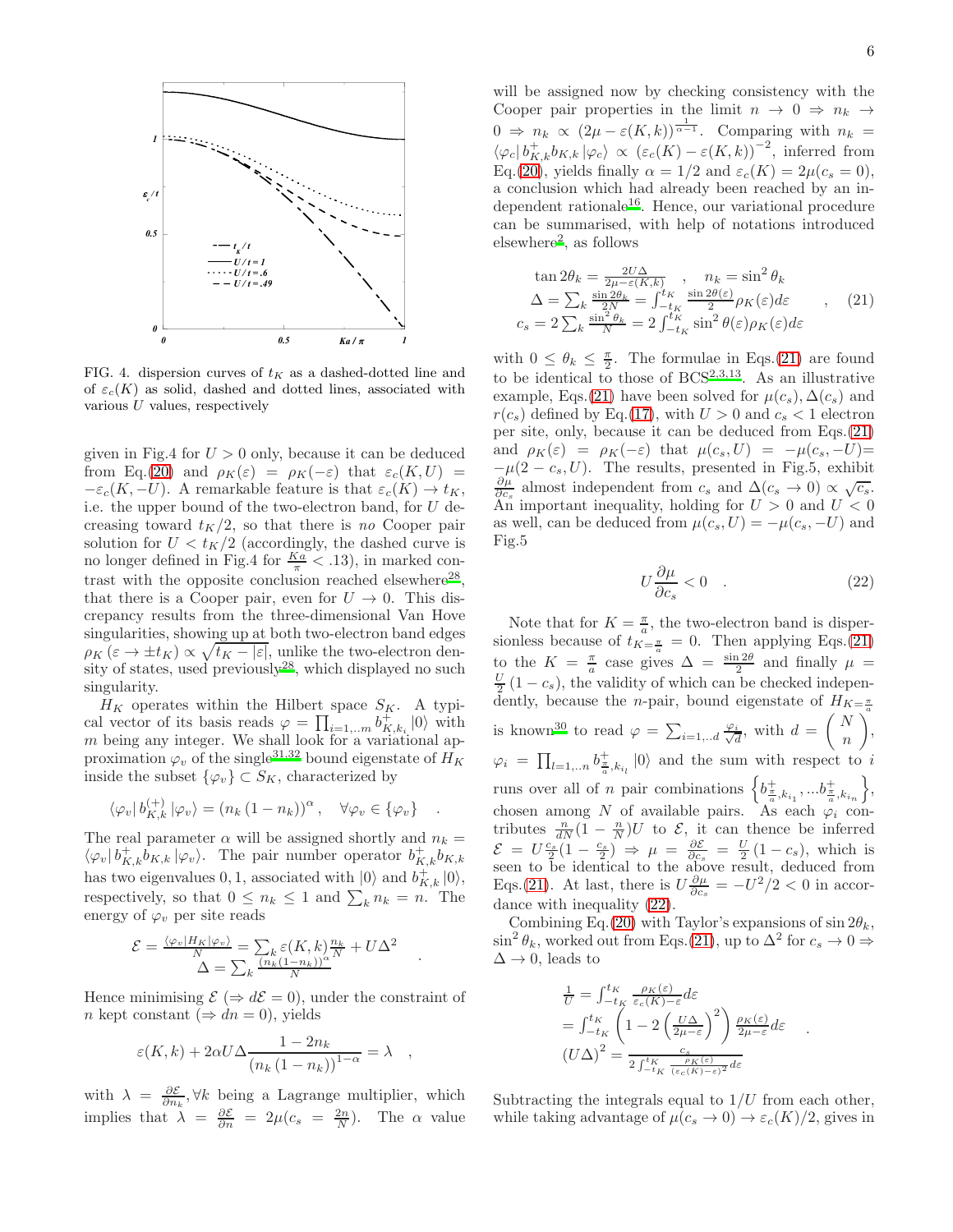

FIG. 5. plots of  $\mu(c_s)$ ,  $\Delta(c_s)$ ,  $r(c_s)$  reckoned for  $K = 0$ ,  $\frac{\pi}{2a}$ ; the solid and dotted lines and the triangles, which pertain to  $\mu, r, \Delta$ , respectively, have been calculated with  $U/t = 1$ , whereas the dashed line and the  $\times$ , + symbols, which refer to  $\mu$ , r,  $\Delta$ , respectively, have been calculated with  $U/t = .6$ ; the r data have been calculated with  $mv^2 = t/3$ ;  $c_s = 1$ corresponds to one electron per site

turn

$$
(U\Delta)^2 = \left(\frac{\varepsilon_c(K)}{2} - \mu\right) \frac{\int_{-t_K}^{t_K} \frac{\rho_K(\varepsilon)}{(\varepsilon_c(K) - \varepsilon)^2} d\varepsilon}{\int_{-t_K}^{t_K} \frac{\rho_K(\varepsilon)}{(\varepsilon_c(K) - \varepsilon)^3} d\varepsilon}
$$

.

.

Equating both expressions of  $(U\Delta)^2$  yields finally

$$
\frac{\partial \mu}{\partial c_s}(K, c_s = 0) = -\frac{\int_{-t_K}^{t_K} \frac{\rho_K(\varepsilon)}{(\varepsilon_c(K) - \varepsilon)^3} d\varepsilon}{2\left(\int_{-t_K}^{t_K} \frac{\rho_K(\varepsilon)}{(\varepsilon_c(K) - \varepsilon)^2} d\varepsilon\right)^2}
$$

Note that  $\Big|$  $\frac{\partial \mu}{\partial c_s}(K, c_s = 0)$   $\rightarrow \infty$  for  $U \rightarrow t_K/2$  and  $U \frac{\partial \mu}{\partial c_s}(K, c_s = 0) < 0$  in accordance with inequality [\(22\)](#page-5-1). With help of Fig.5,  $c_c$ , defined by  $r(c_c) = 1$  in Eq.[\(17\)](#page-4-2),

can now be assigned, for  $K = 0$ , to the values .7, .54,

and for  $K = \frac{\pi}{2a}$ , to the values .85, 6, associated with  $U/t = .6, 1$ , respectively. Noteworthy is that  $\varphi_v$  will sustain persistent currents or not, according to whether  $c_s > c_c$  or  $c_s < c_c$ , although  $\varphi_v$  undergoes no qualitative change for  $c_s = c_c$ . Accordingly, it still obeys Eqs.[\(21\)](#page-5-0) for  $c_s > c_c$  and  $c_s < c_c$ , as well. Therefore,  $\varphi_v(c_s < c_c)$ will be referred to below, as the many-bound-electron, non-superconducting (MBENS) state. Moreover, apply-ing Eq.[\(5\)](#page-2-0) for  $c_s = c_c$ , while taking advantage of the Sommerfeld integral $^{26}$  $^{26}$  $^{26}$  and Eq.[\(1\)](#page-1-0), yields the critical current density as

<span id="page-6-0"></span>
$$
\begin{aligned} j_c(T) &= c_c e \sqrt{\frac{2}{m} \left( E_F \left( T, c_0 - c_c \right) - \mu(c_c) \right)} \\ &= \pi k_B e c_c \sqrt{\frac{\rho'(E_F^*)}{3m\rho(E_F^*)} \left( T_*^2 - T^2 \right)} \end{aligned} \tag{23}
$$

with  $E_F^* = E_F (T_*, c_0 - c_c)$ .  $k_B, \rho(\varepsilon)$  designate Boltzmann's constant and the one-electron density of states and  $\rho'(\varepsilon) = \frac{d\rho}{d\varepsilon}$ , while  $T_* < T_c$  is defined by  $E_F(T_*, c_0 (c_c) = \mu(c_c) \Rightarrow c_s(T_*) = c_c$ . The calculated behavior  $j_c(T) \propto \sqrt{T_*^2 - T^2}$ , resulting from Eq.[\(23\)](#page-6-0), is found to agree with observation<sup>[2](#page-8-26)-4[,26](#page-8-21)</sup>. Consequently, the MBENS state and the superconducting one can be observed for  $T_* < T < T_c$  and  $T < T_*$ , respectively. In a low  $T_c$  metal such as  $Sn, c_s$  has been shown<sup>[15](#page-8-9)</sup> to grow steeply from  $c_s(T_c) = 0$  up to  $c_s(T_c-.04K) \approx c_s(0) \Rightarrow T_c-T_* < .04K$ , so that  $T_c, T_*$  are unlikely to be resolved experimentally from each other. However  $T_c - T_*$  will be argued in the next section to be quite sizeable in high  $T_c$  materials.

 $\frac{\partial \mu}{\partial c_s}$  < 0 has been shown<sup>[16](#page-8-13)</sup> to be a prerequisite for per-sistent currents. Hence, the inequality [22](#page-5-1) entails  $U > 0$ . Besides, an additional setback of the assumption $13,28$  $13,28$  $U < 0 \Rightarrow \frac{\partial \mu}{\partial c_s} > 0$  is to preclude any thermal equilibrium for  $T \leq T_c$ . Here is a proof by contradiction. Let us assume that the BCS state is indeed in equilibrium at  $T_c$ , which implies  $E_F(T_c, c_0) = \mu(c_s = 0)$ , because of  $c_s(T_c) = 0, c_n(T_c) = c_0$ , in accordance with Eq.[\(1\)](#page-1-0). When  $T$  decreases from  $T_c$  down to 0, charge conservation  $c_0 = c_n(T) + c_s(T)$  entails

$$
E_F(T) = E_F(T_c) - \frac{c_s(T)}{\rho(E_F(T_c))}, \quad \mu(T) = \mu(T_c) + \frac{\partial \mu}{\partial c_s} c_s(T),
$$

for which we have used<sup>[26](#page-8-21)</sup>  $\frac{\partial E_F}{\partial c_s} = 1/\rho(E_F)$ , while neglecting  $\frac{\partial E_F}{k_B \partial T}$  ≈  $k_B T/E_F$  << 1. Thus,  $\frac{\partial \mu}{\partial c_s}$  > 0 implies  $E_F(T) < E_F(T_c) = \mu(T_c) < \mu(T)$ , so that the equilibrium condition  $\mu(c_s(T)) = E_F(T, c_0 - c_s(T))$  in Eq.[\(1\)](#page-1-0) cannot be fulfilled for any  $T < T_c$ . Q.E.D.

### V. HIGH- $T_c$  COMPOUNDS

Overdoped high  $T_c$  compounds are known<sup>[5](#page-8-10)[–10](#page-8-3)[,17](#page-8-11)[,18](#page-8-12)[,22](#page-8-17)[,23](#page-8-18)</sup> to undergo, at  $T_c$ , a crossover from a superconducting state of type II, observed for  $T < T_c$ , to an ill-understood state, which sustains no persistent current, but the conduction properties of which differ yet markedly from those of usual metals up to  $T >> T_c$ :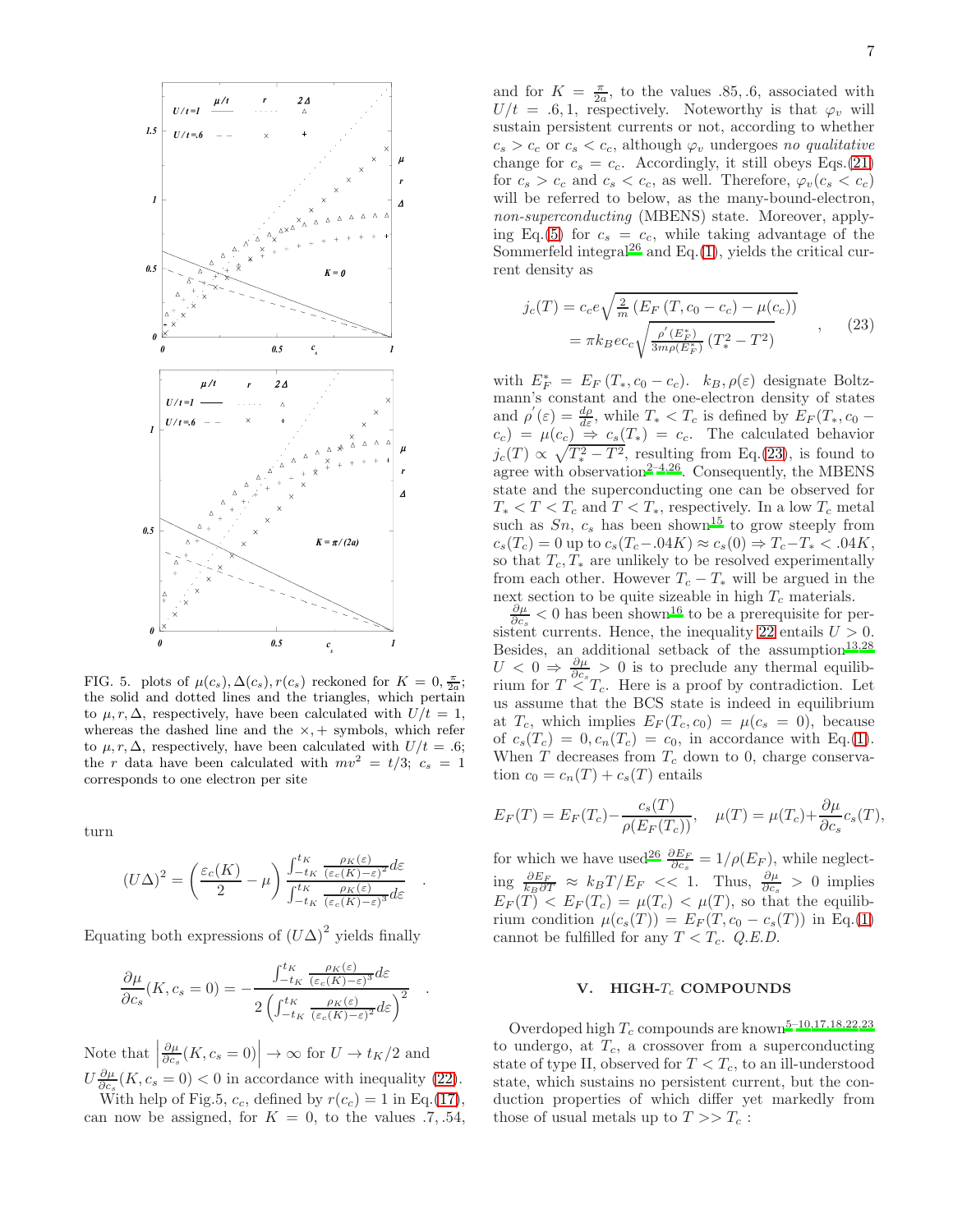- contrary to the conductivity expected to be low, given the high doping rate  $> .15$ , it is observed to be large;
- $\bullet$  the Hall coefficient is found to be  $T$  dependent, which hints at a T dependent carrier concentration, unlike what is observed in usual metals and alloys, behaving like a Fermi gas<sup>[26](#page-8-21)</sup> with  $T$  independent concentration.

Assuming  $T_c = T_*$ , both above mentioned features might be consistent with an electron system, comprising a Fermi gas and a MBENS state in respective concentration  $c_n(T > T_*)$ ,  $c_s(T)$  and fulfilling Eq.[\(1\)](#page-1-0) with  $c_0 = c_n(T) + c_s(T)$ . As a matter of fact,  $\tau_s \gg \tau_n$ entails<sup>[14](#page-8-8)</sup> that the large conductivity is settled by the MBENS electrons only and the Hall coefficient, dominated by  $j_s$ , is T dependent as is  $c_s(T)$ . The main virtue of such an assumption is that it lends itself to an experimental check, as shown below.

Consider a thermally isolated sample, flown through by  $I(t) = \pi r_0^2 j(t)$  with  $j(t) = \gamma t$ , and taken at  $t = 0$ in the thermal equilibrium state, represented by A in Fig[.1,](#page-1-1) i.e.  $T(t = 0) = T_*, I(t = 0) = 0, c_n(t = 0) = 0$  $c_n(T_*)$ ,  $c_s(t=0) = c_0 - c_n(T_*)$ . While  $I(t)$  keeps growing, the bound electrons, pictured by  $Q_s$  in Fig[.1,](#page-1-1) are turned into independent ones, depicted by  $Q_n$ , as explained in section 2. The experiment ends up at  $t = t_f$ , when  $Q_n$ , after traveling all along the dotted line, merges with C, referring to the normal state and thence characterized by  $T(t_f) = T_f$ ,  $c_n(t_f) = c_0$ ,  $c_s(t_f) = 0$ . Thus applying the first law of thermodynamics to this adiabatic process yields

<span id="page-7-0"></span>
$$
\begin{aligned}\n\int_{T_*}^{T_f} C_{\phi}(T) dT &= Q_1 + Q_2 \quad , \quad Q_2 = \int_0^{t_f} \frac{j_s^2(t)}{\sigma_J} dt \\
Q_1 &= \int_0^{t_f} \frac{U(t)}{l} j(t) dt = \int_0^{t_f} \left( \frac{j_n^2(t)}{\sigma_n} + \frac{j_s^2(t)}{\sigma_s} \right) dt \n\end{aligned} \quad (24)
$$

where  $Q_1 > 0, Q_2 < 0$  stand for the Joule heat released through processes<sup>[16](#page-8-13)</sup> I and II, respectively, and  $C_n(T >$  $T_*$ ) <<  $C_{\phi}(T)$ ,  $C_s(T > T_*)$  <<  $C_{\phi}(T)$ ,  $W_{s \to n}$  <<  $Q_1$ have been neglected. Derivating Eq.[\(24\)](#page-7-0) with respect to t gives finally

<span id="page-7-1"></span>
$$
C_{\phi}(T)\dot{T} = \frac{U(t)}{l}j(t) + \frac{j_s^2}{\sigma_J} = \frac{j_n^2}{\sigma_n} + j_s^2 \left(\frac{1}{\sigma_s} + \frac{1}{\sigma_J}\right), (25)
$$

with  $\dot{T} = \frac{dT}{dt}$ . Because of  $\frac{1}{\sigma_s} + \frac{1}{\sigma_J} > 0$ , due to the very definition of  $T_*$ , we predict  $\dot{T} > 0 \Rightarrow T_f > T_*$ , with  $\sigma_J < 0 \Rightarrow C_\phi(T)\dot{T} < \frac{U(t)}{l}j(t)$ . Despite  $\dot{T} > 0$  like in a usual metal, the latter inequality would rather read  $C_{\phi}(T)\dot{T} = \frac{U(t)}{l}j(t)$ , if the same experiment were carried  $\mathcal{O}_{\phi}(1) = \iint_{l} \mathcal{J}(v)$ , it are same experiment were carried<br>out in a normal conductor. Conversely, would the experiment be performed at  $T < T_* \Rightarrow \frac{1}{\sigma_s} + \frac{1}{\sigma_J} < 0$ , we should observe<sup>[16](#page-8-13)</sup>  $\dot{T}$  < 0, as remarked by De Gennes too (see<sup>[4](#page-8-2)</sup>) footnote in p.18). Besides, the sign of  $\dot{T}$  is independent of that of  $\overline{I}$ , because the Joule effect is *irreversible*. At last, due to the high doping rate, the local electron concentration is likely to display spatial fluctuations, which should eventually result into a sample, comprising both superconducting and MBENS domains. This case could be brought to experimental evidence by observing different values of  $\dot{T}$  in Eq.[\(25\)](#page-7-1), according to whether a dc  $(\Rightarrow \dot{T}_{dc})$  or  $ac \ (\Rightarrow \dot{T}_{ac})$  current is fed into the sample, because superconducting domains will contribute to the Joule effect only for ac current, whereas MBENS ones will do in *both* cases. Thus we predict  $\dot{T}_{ac} < \dot{T}_{dc}$ .

# VI. MAGNETOELASTICITY

Magnetoelastic effects were reported<sup>[24](#page-8-19)[,25](#page-8-20)</sup> long ago, in superconducting metals, at  $T \leq T_c$  and atmospheric pressure : when the magnetic field  $H$  starts growing from 0, the sample first expands by a tiny amount  $(\approx 10^{-7})$ and then shrinks abruptly for H reaching some critical value  $H_c(T)$ , at which the sample goes normal. Actually, because the superconducting electrons are known<sup>[1](#page-8-1)[–4](#page-8-2)</sup> to be in a macroscopic singlet spin state,  $H$  has no direct sway on them, but merely induces an eddy current ac-cording to Faraday's law<sup>[12](#page-8-5)</sup>. This current, responsible for the Meissner effect, turns superconducting electrons into normal ones, as discussed in section 2, but only within a thin film of thickness  $\lambda_M$ , located at the outer edge of the sample<sup>[12](#page-8-5)</sup>. Meanwhile, the partial pressure, stemming from the electrons, is altered, as will be shown now.

The free energy, associated with a sample of volume  $V$ , containing *n* conduction electrons ( $\Rightarrow \frac{n}{V} = c_0 = c_n + c_s$ ), reads  $VF(T, c_0)$  with  $F(T, c_0) = F_n(T, c_n) + \mathcal{E}_s(c_s)$  being the electronic free energy per unit volume. The partial pressure  $p_e$ , exerted by the electrons, reads<sup>[27](#page-8-22)</sup> then

<span id="page-7-2"></span>
$$
p_e(H \neq 0) = -\frac{\partial (VF)}{\partial V} = c_0 \frac{\partial F}{\partial c_0} - F
$$
  
=  $c_n E_F(T, c_n) - F_n + c_s \mu(c_s) - \mathcal{E}_s$  (26)

with  $c_n > c_n(T)$ ,  $F_n = \int_0^{c_n} E_F(T, u) du$ ,  $c_s = c_0 - c_n$ ,  $\mathcal{E}_s = \int_0^{c_s} \mu(u) du$ .  $\int_0^{c_s} \mu(u) du.$ 

Eq.[\(26\)](#page-7-2) implies

$$
\frac{\partial p_e}{\partial c_n} = c_n \frac{\partial E_F}{\partial c_n} - c_s \frac{\partial \mu}{\partial c_s}
$$

.

Besides,  $\frac{\partial E_F}{\partial c_n} = \frac{1}{\rho(E_F)}, \frac{\partial \mu}{\partial c_s} < 0$  entail  $\frac{\partial p_e}{\partial c_n} > 0$ . Since  $c_n$ grows at the expense of  $c_s$  for increasing  $H$ , the inequality  $\frac{\partial H}{\partial c_n} > 0$  is always valid, which implies at last  $\frac{\partial p_e}{\partial H} > 0$ , in agreement with the observed  $H$  induced expansion<sup>[24](#page-8-19)[,25](#page-8-20)</sup>.

For  $H = H<sub>c</sub>(T)$ , the sample goes normal, so that H penetrates suddenly into bulk matter and polarises the whole set of normal electrons in concentration  $c_0$ . The associated paramagnetic energy per unit volume reads<sup>[26](#page-8-21)</sup>  $\mathcal{E}_H=-\frac{(\mu_B H)^2}{2}$  $\frac{2H}{2} \rho(E_F(T, c_0))$  with  $\mu_B$  being the Bohr magneton. Because Pauli's susceptibility is  $T$  independent<sup>[26](#page-8-21)</sup>,  $\mathcal{E}_H$  is also equal to the magnetic contribution to the free energy, so that the partial pressure  $p<sub>H</sub>$ , associated with H, reads

$$
p_H = c_0 \frac{\partial \mathcal{E}_H}{\partial c_0} - \mathcal{E}_H = \frac{(\mu_B H)^2}{2} \left( \rho(E_F) - c_0 \frac{\rho'(E_F)}{\rho(E_F)} \right) ,
$$